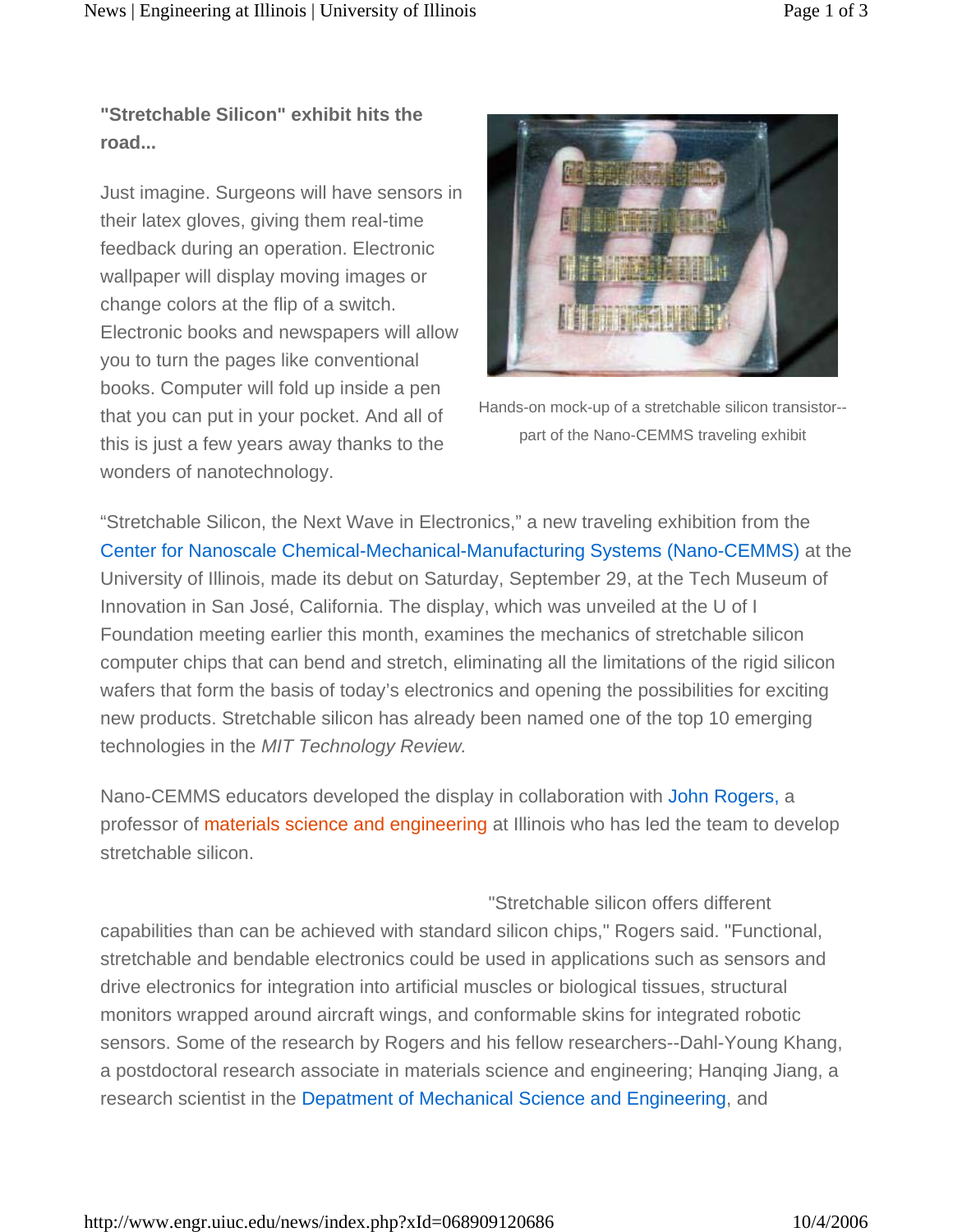

Display allows visitors to view silicon circuit details under a microscope.

Yonggang Y. Huang, a professor of mechanical science and engineering--was done with the support of Department of Energy through the Frederick Seitz Materials Resarch Laboratory and the Center for Microscale Analysis of Materials at Illinois.

The museum display has several components, including a hands-on mockup model of the stretchable silicon that museum visitors can bend and stretch; an actual silicon circuit under a microscope with buttons that allow visitors to stretch and relax the circuit; a monitor that shows the wave amplitude changing depending on stretch of the sample; a repeating video that introduces the practical uses of stretchable silicon; wooden concept manipulatives that demonstrate rigidity and flexibility; and a facilitator guide and

operating manual.

Funded by the National Science Foundation, Nano-CEMMS' research addresses a central problem in the development of nanotechnology: how to assemble structures at sizes smaller than can be seen (or transduced) and manipulated (or transcribed).

"Making three- dimensional,

nanoscale devices and systems from millions to trillions of different types of molecules is incredibly difficult," explained Nano-CEMMS Director Placid Ferreira. "The center's goal is to develop a reliable, robust and cost-effective nanomanufacturing system to make nanostructures from multiple materials. This technology will allow advancements and discoveries in nanoscience to move from the laboratory to production.

"Within ten years, nanotechnology will be a trillion dollar economy, and products made with stretchable silicon will be part of vast product changes," Ferreira added. "This display allows the general population to visualize the technological changes and economic opportunities about to occur."